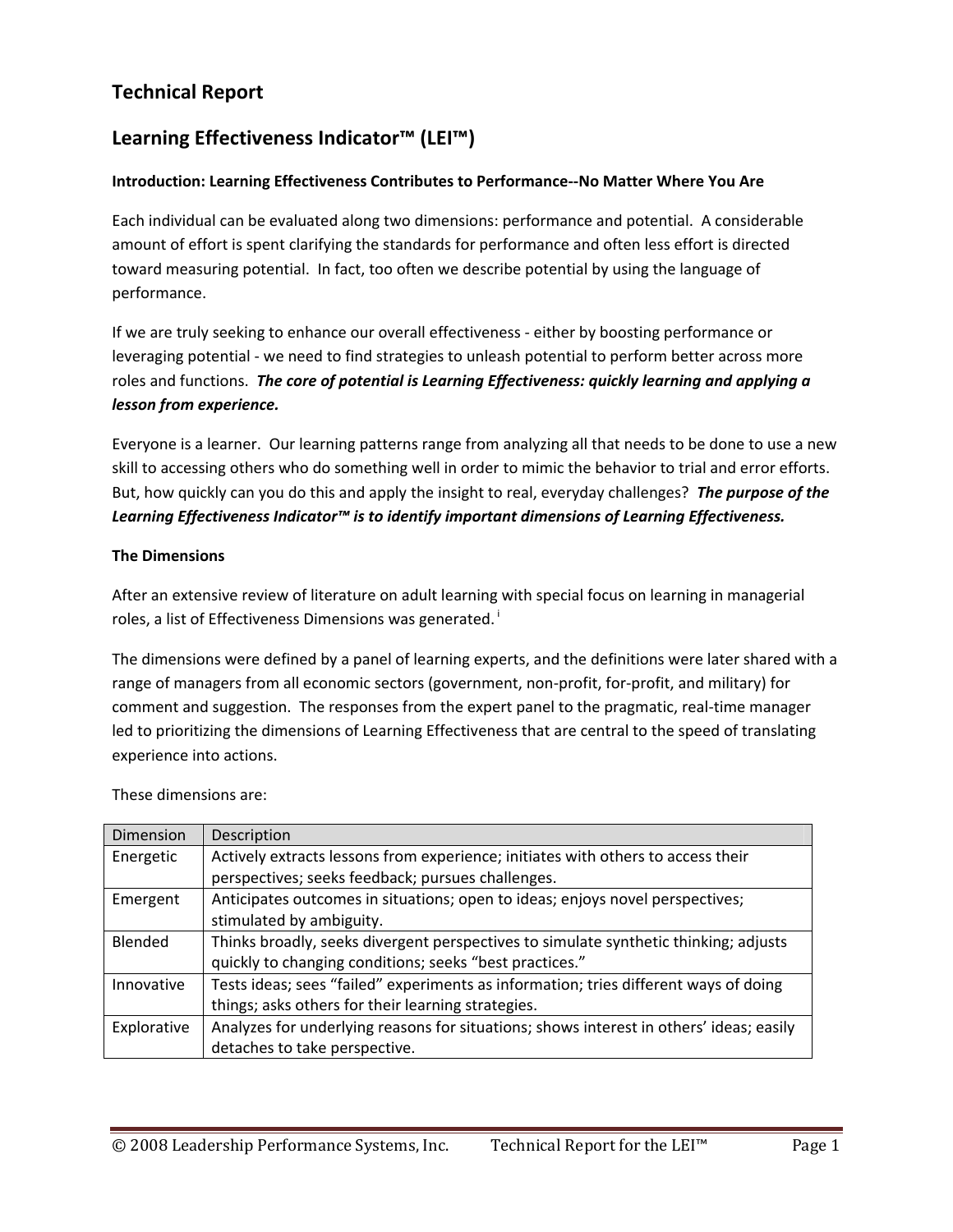Behaving consistently in all of these dimensions will insure a quick learning moment, no matter the situation. This will enhance an individual's overall ability to respond effectively.

Since each individual is a learner, the question remained: If an individual is not Learning Effective, what factors are at play that creates a Resistance to Learning Effectiveness? The expert panel agreed that each Effectiveness Dimension existed on a continuum, such that some behaviors created Effectiveness Resistance. These are defined as follows:

| Dimension     | Description                                                                          |
|---------------|--------------------------------------------------------------------------------------|
| Passive       | Uses path of least resistance, cautious, waits for others to share, avoids feedback, |
|               | prefers the familiar.                                                                |
| Single-Minded | Sticks with "what" has happened in a situation; focuses on the present;              |
|               | comfortable with standardization.                                                    |
| Small Scope   | Comfortable with a general explanation for situations; perfectionistic; prefers      |
|               | simple analysis.                                                                     |
|               |                                                                                      |
| Stabilizer    | Seeks extensive evidence before acting; has narrow interests; avoids risks; uses a   |
|               | primary tactic when problem-solving.                                                 |
| Explanatory   | Prefers pragmatic, realistic information as the only source when problem-solving;    |
|               | sticks with answers and unlikely to change point of view; explains rather than asks; |
|               | quick to decide based on history.                                                    |

Each of these Resisters to Effectiveness plays a part in slowing down the learning moment. The more of these resisters present in an individual's behavior, the slower the learning will be. You are encouraged to understand how these work against Learning Effectiveness.

#### **Items and Scales**

An initial pool of items was created for each Effectiveness Dimension for testing. Using various contrasting groups of managers and leaders, analytic studies were completed to select those items relevant to the Effectiveness Dimensions. Twenty‐five behavioral descriptions were selected, five for each Effectiveness Dimension and Resistance Dimension.

#### **Reliability**

The consistency of results from an instrument is essential in evaluating the usefulness of the tool over time. Two methods have been traditionally used to evaluate result consistency: internal correlations of response patterns and correlations of two administrations to the same group. Alpha coefficients were produced using data from initial groups (n=174) who were involved in a test-retest analysis (which had six to nine-week intervals), each with correlations (averaged) as follows:

| Dimension   | <b>Test-Retest</b> | Alpha |  |
|-------------|--------------------|-------|--|
| Energetic   | .94                | .97   |  |
| Emergent    | .92                | .95   |  |
| Blended     | .94                | .97   |  |
| Innovative  | .92                | .93   |  |
| Explorative | .91                | .96   |  |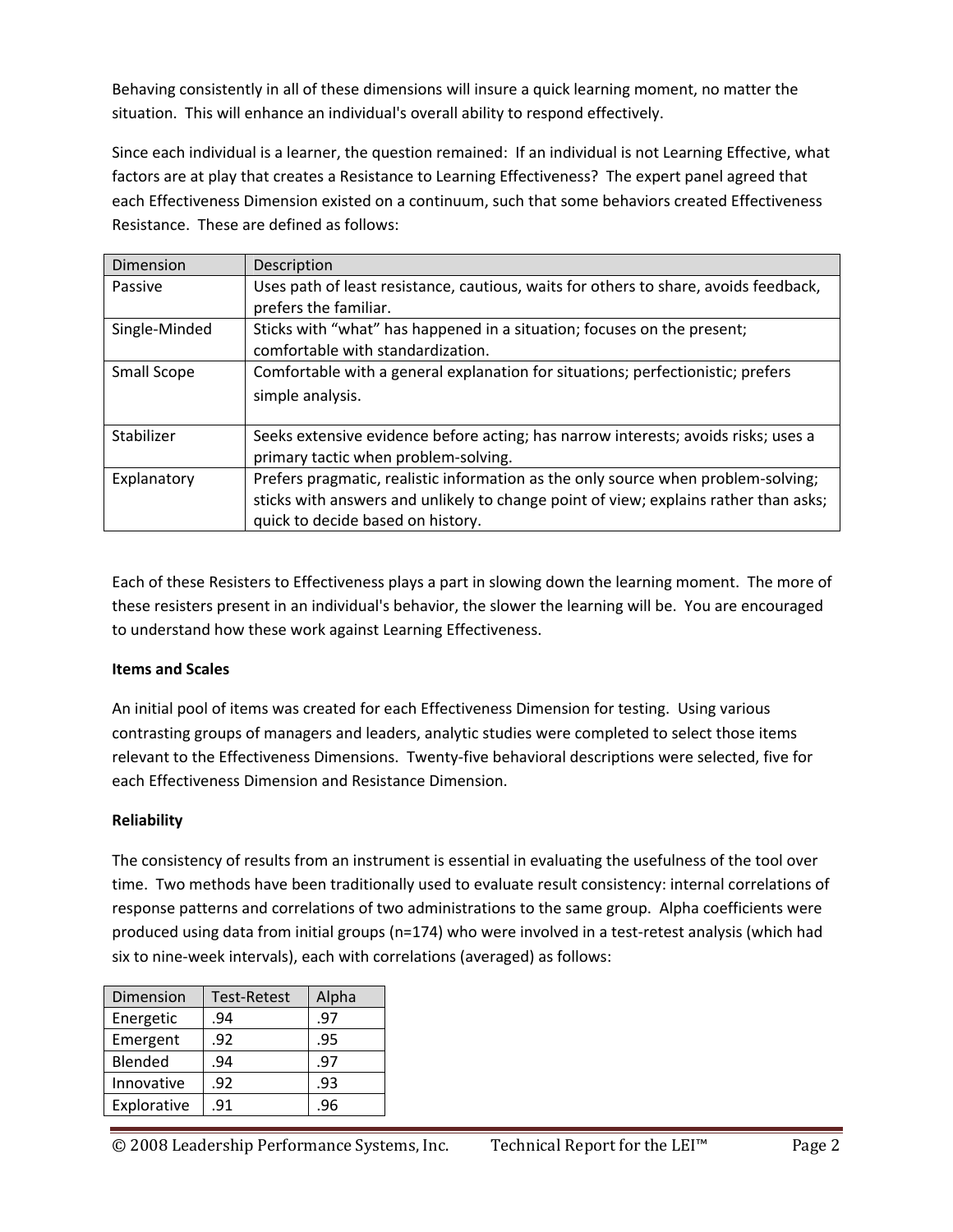### **Validity**

While measuring consistency is the primary goal of evaluating reliability, testing the accuracy and "truthfulness" of the instrument requires multiple validity methods. No instrument is ever really "proven." At best, we can claim estimations of validity through correlation studies with other tools, experimental and predictive studies, and rater studies. To test the validity of the dimensions, contrasting group studies were implemented with means presented as follows. The groups were selected based on predictions of their likely strengths, given their careers. Means for their results are provided below.

### **Contrasting Group Means**

| Dimension   | A      | B      | C        | D        | F        |
|-------------|--------|--------|----------|----------|----------|
|             | $n=36$ | $n=35$ | $n = 31$ | $n = 37$ | $n = 35$ |
| Energetic   | 13.7   | 13.4   | 12.2     | 13.4     | 13.2     |
| Emergent    | 12.6   | 14.2   | 12.9     | 12.7     | 12.5     |
| Blended     | 12.9   | 14.3   | 13.9     | 12.8     | 13.6     |
| Innovative  | 12.9   | 14.1   | 13.5     | 14.3     | 13.5     |
| Explorative | 12.6   | 13.9   | 12.3     | 12.6     | 14.1     |

Groups: A=High potentials from financial services company; B=Innovation group from multi‐national product development division of a chemical products company; C=high potentials from financial services firm; D=managers from marketing division of large advertising agency; E=high potential managers from pharmaceutical company.<sup>ii</sup>

It is reasonable to assume that certain groups, as suggested in the table above, will have somewhat higher scores on some behaviors over others. This initial evidence supports the constructions related to Learning Effectiveness Dimensions.

| Dimension   | E:I     | S:N | Ct  | In  | Cf  | Do  | Exl | Ex  |
|-------------|---------|-----|-----|-----|-----|-----|-----|-----|
| Energetic   | $-.73$  | .09 | .03 | .21 | .09 | .67 | .69 | .71 |
| Emergent    | .03     | .34 | .35 | .10 | .11 | .11 | .44 | .09 |
| Blended     | .07     | .54 | .42 | .17 | .15 | .05 | .09 | .21 |
| Innovative  | $-0.37$ | .34 | .21 | .22 | .33 | .03 | .21 | .04 |
| Explorative | $-0.53$ | .12 | .44 | .29 | .23 | .09 | .11 | .09 |

## **Selected Correlations with Other Tools**

Scales: E:I, S:N from the MBTI®; Creative Temperament (CT), Independence (In), Conceptual Fluency (Cf), and Dominance (Do) from the CPI 260™; Expression of Ideas (ExI) and Extraversion (Ex) from the TAIS® tool.<sup>iii</sup>

Correlations with other tools provide convergent evidence that the scales are related to other behavioral measures which have substantial evidence to support their results. While a perfect correlation between variables is not expected, some common meaning between the variables is to be